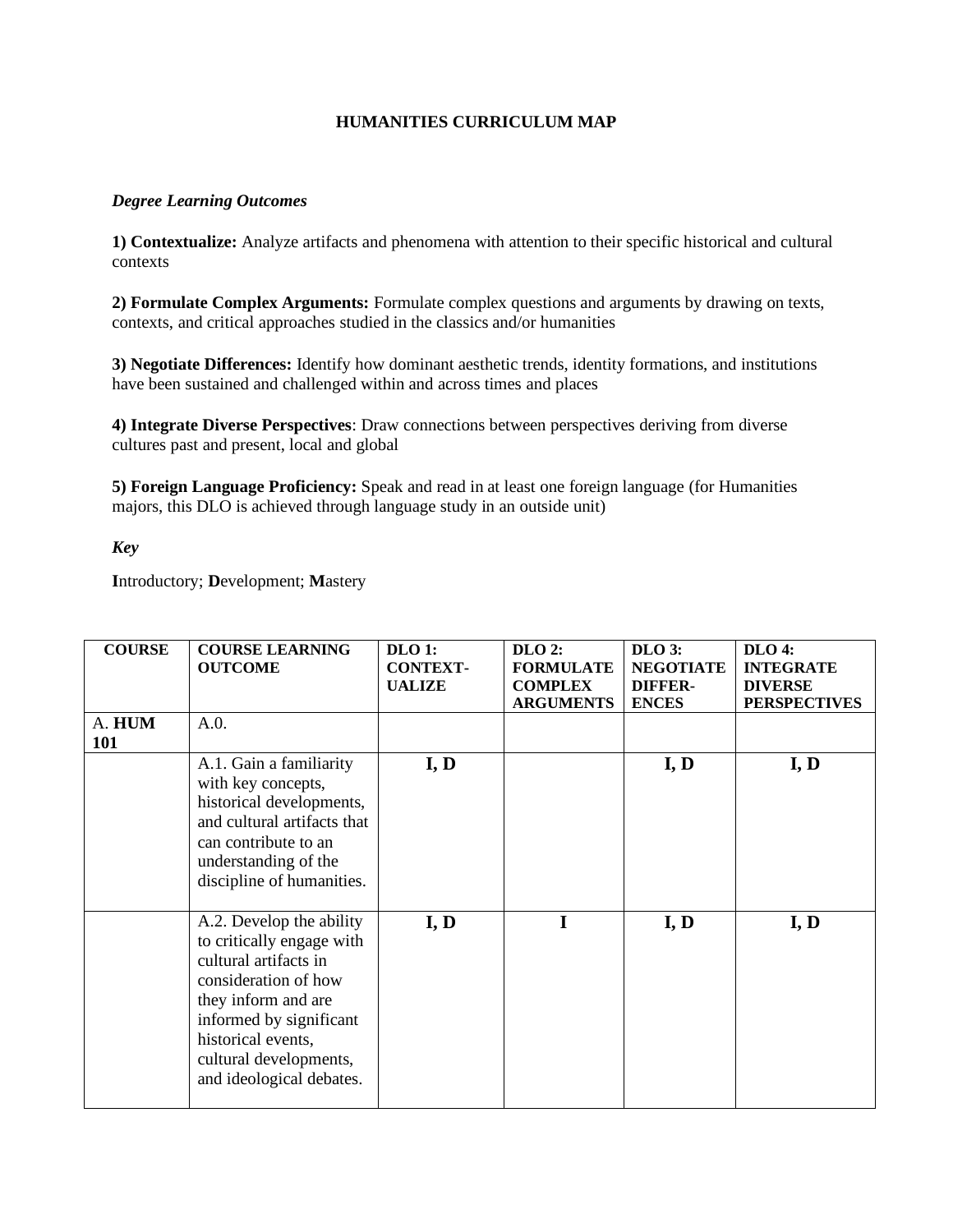|                      | A.3. Develop the ability<br>to engage with peers in<br>critical, respectful<br>dialogue.                                                                                                                                             |      |             | I, D | I, D |
|----------------------|--------------------------------------------------------------------------------------------------------------------------------------------------------------------------------------------------------------------------------------|------|-------------|------|------|
|                      | A.4. Develop the ability<br>to construct scholarly<br>analyses of cultural<br>artifacts in written<br>format.                                                                                                                        | I, D | I           | I, D | I, D |
|                      | A.5. Apply insights<br>gained from the works<br>explored in this course<br>to considerations of<br>what it means to be<br>human in the here and<br>now.                                                                              | I, D | I, D        | I, D | I, D |
| <b>B. HUM</b><br>102 | B.0.                                                                                                                                                                                                                                 |      |             |      |      |
|                      | B.1. Gain a familiarity<br>with key concepts,<br>historical developments,<br>and cultural artifacts that<br>can contribute to an<br>understanding of the<br>discipline of humanities.                                                | I, D |             | I, D | I, D |
|                      | B.2. Develop the ability<br>to critically engage with<br>cultural artifacts in<br>consideration of how<br>they inform and are<br>informed by significant<br>historical events,<br>cultural developments,<br>and ideological debates. | I, D | $\mathbf I$ | I, D | I, D |
|                      | B.3. Develop the ability<br>to engage with peers in<br>critical, respectful<br>dialogue.                                                                                                                                             |      |             | I, D | I, D |
|                      | B.4. Improve media<br>literacy through the<br>analysis of traditional<br>and new media<br>representing different                                                                                                                     | I, D | I, D        | I, D | I, D |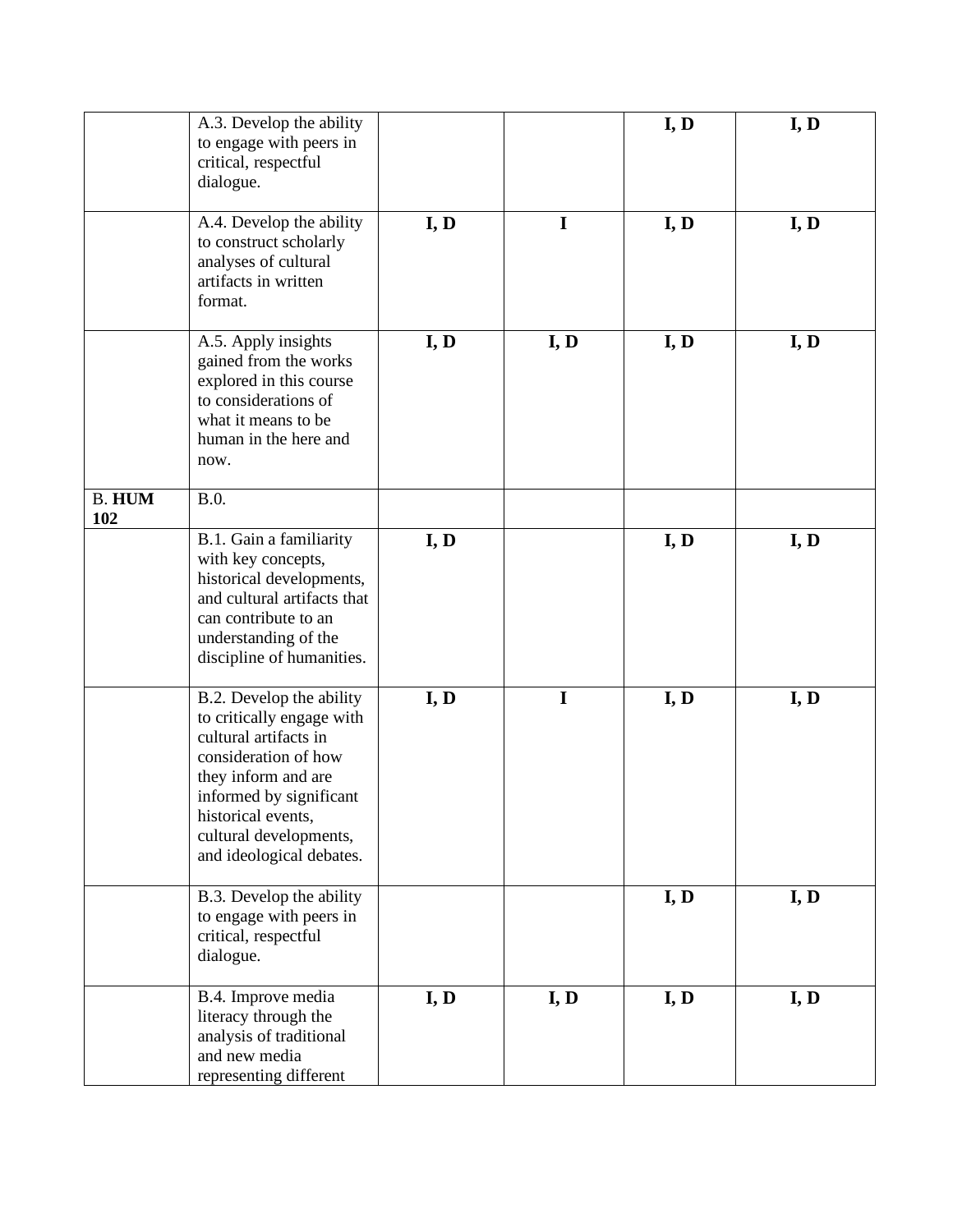|               | ideological and political<br>positions.                                                                                                                                                                                    |             |             |      |      |
|---------------|----------------------------------------------------------------------------------------------------------------------------------------------------------------------------------------------------------------------------|-------------|-------------|------|------|
|               | B.5. Apply insights<br>gained from the works<br>explored in this course<br>to considerations of<br>what it means to be<br>human in the here and<br>now.                                                                    | I, D        | I, D        | I, D | I, D |
| C. HUM<br>130 | C.0.                                                                                                                                                                                                                       |             |             |      |      |
|               | C.1. To develop<br>intellectual skills of<br>reading, analyzing and<br>discussing key facts<br>about Jewish history<br>and culture that have had<br>major influences on<br>many aspects of Western<br>culture and history. | I, D        | $\mathbf I$ |      | 1    |
|               | C.2. To introduce<br>students to a variety of<br>learning processes<br>-inductive and<br>deductive-- and to assist<br>students in developing<br>facility in using these<br>processes.                                      | $\mathbf I$ | $\mathbf I$ |      |      |
|               | C.3. To introduce<br>students to the mediums<br>of literature, music and<br>film and how all are<br>essential in<br>helping to decipher<br>some of the key points<br>in the 5000 years of<br>Jewish heritage.              | I, D        |             | I, D | I, D |
|               | C.4. To acquaint<br>students with the beliefs,<br>practices and cultural<br>influences of Judaism<br>and how they<br>coincide or can<br>enlighten the students                                                             | I, D        | $\mathbf I$ | I, D | I, D |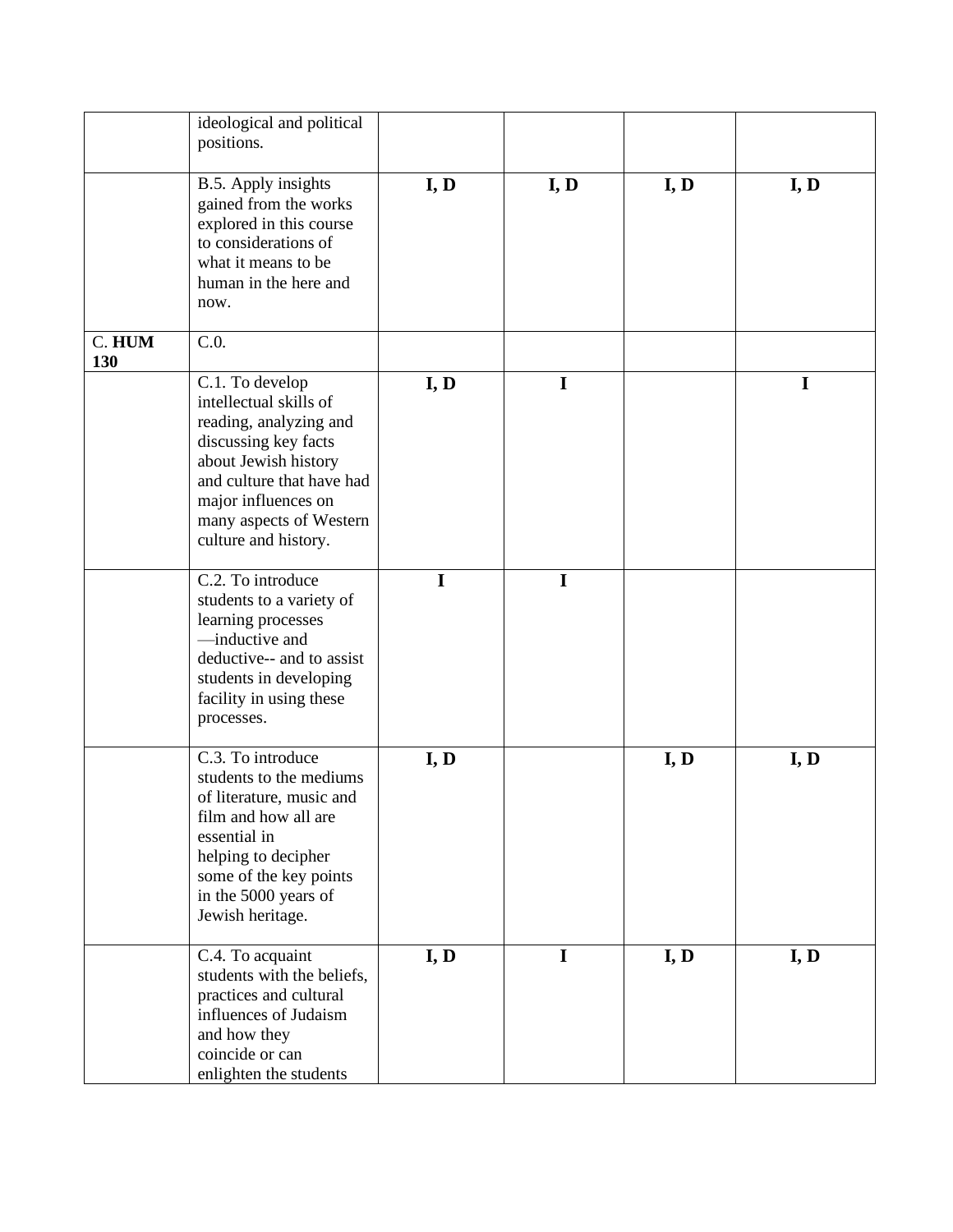|        | about their own beliefs    |      |             |      |      |
|--------|----------------------------|------|-------------|------|------|
|        |                            |      |             |      |      |
|        | and cultural history.      |      |             |      |      |
|        |                            |      |             |      |      |
| D. HUM | D.0.                       |      |             |      |      |
| 140    |                            |      |             |      |      |
|        | D.1. Achieve a basic       | I, D | I           |      |      |
|        | level of knowledge         |      |             |      |      |
|        | of each of the primary     |      |             |      |      |
|        | mythological traditions    |      |             |      |      |
|        | studied in this course     |      |             |      |      |
|        | (Greek, Roman,             |      |             |      |      |
|        | Mesopotamian,              |      |             |      |      |
|        | Indic, and Irish) in and   |      |             |      |      |
|        | of themselves and the      |      |             |      |      |
|        | ability to demonstrate     |      |             |      |      |
|        | this knowledge in the      |      |             |      |      |
|        | form of brief, simple      |      |             |      |      |
|        | online writing             |      |             |      |      |
|        | assignments, quizzes,      |      |             |      |      |
|        | and exams.                 |      |             |      |      |
|        |                            |      |             |      |      |
|        | D.2. Arrive at an          | I, D | I           |      | I, D |
|        | appreciation of the        |      |             |      |      |
|        | profound                   |      |             |      |      |
|        | correspondences            |      |             |      |      |
|        | between the courses        |      |             |      |      |
|        | mythological traditions    |      |             |      |      |
|        | and the ability to         |      |             |      |      |
|        |                            |      |             |      |      |
|        | clearly articulate         |      |             |      |      |
|        | these correspondences      |      |             |      |      |
|        | in the form of brief,      |      |             |      |      |
|        | simple online writing      |      |             |      |      |
|        | assignments, quizzes,      |      |             |      |      |
|        | and exams.                 |      |             |      |      |
|        | D.3. Arrive at an          |      | $\mathbf I$ |      |      |
|        |                            | I, D |             | I, D |      |
|        | appreciation of the        |      |             |      |      |
|        | profound differences       |      |             |      |      |
|        | between the courses        |      |             |      |      |
|        | mythological traditions    |      |             |      |      |
|        | and the ability to clearly |      |             |      |      |
|        | articulate these           |      |             |      |      |
|        | differences in the form    |      |             |      |      |
|        | of brief, simple online    |      |             |      |      |
|        | writing assignments,       |      |             |      |      |
|        | quizzes, and exams.        |      |             |      |      |
|        |                            |      |             |      |      |
|        |                            |      |             |      |      |
|        | D.4. Develop a basic       | I, D | I, D        | I, D | I, D |
|        | understanding of the       |      |             |      |      |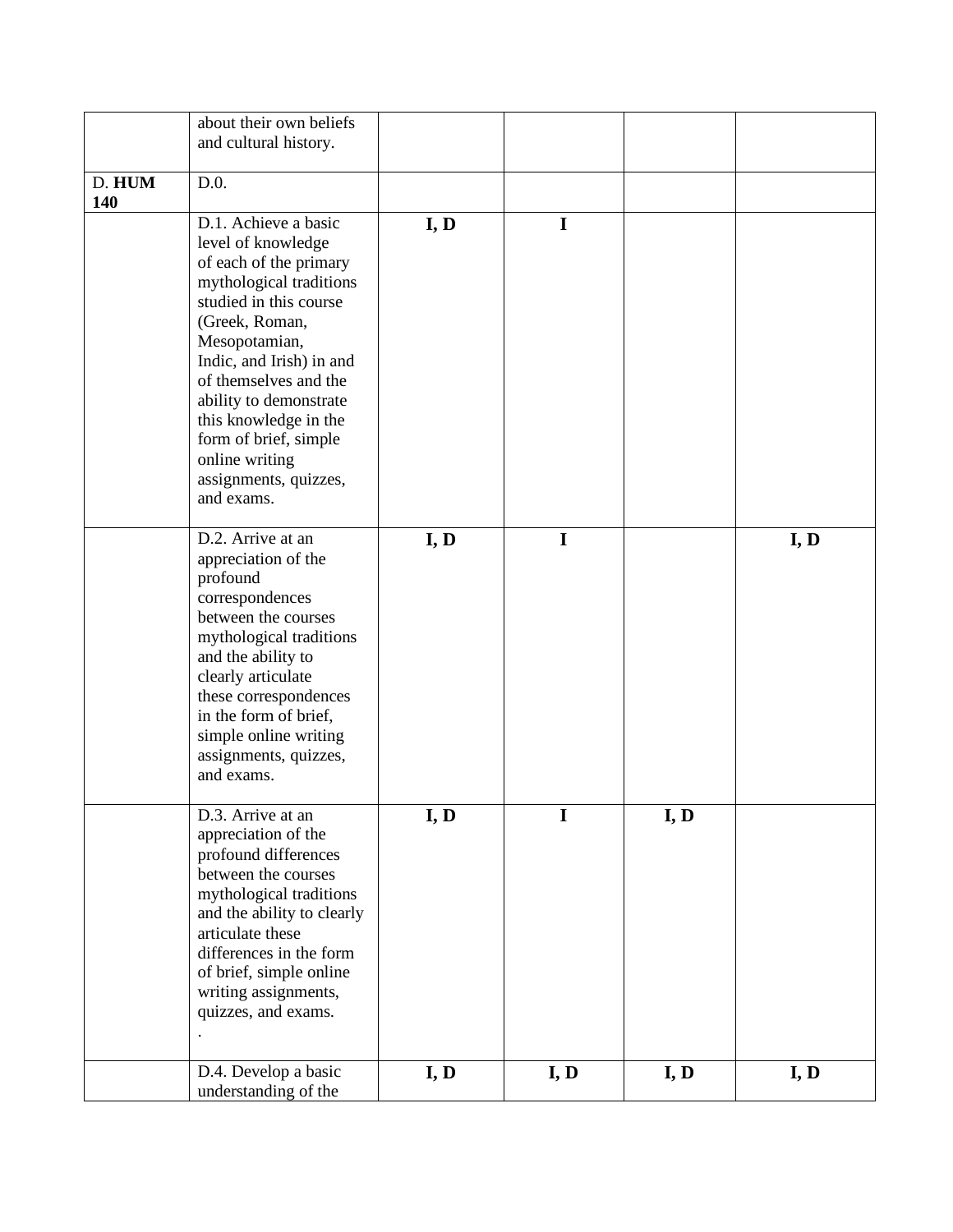|               | range of explanations                                |      |      |      |      |
|---------------|------------------------------------------------------|------|------|------|------|
|               | aiming to account for the<br>similarities that recur |      |      |      |      |
|               | among the mythological                               |      |      |      |      |
|               | traditions studied in this                           |      |      |      |      |
|               | course and develop the                               |      |      |      |      |
|               | ability to summarize,                                |      |      |      |      |
|               | exemplify, and critically                            |      |      |      |      |
|               | analyze these                                        |      |      |      |      |
|               | explanations in your                                 |      |      |      |      |
|               | own words using                                      |      |      |      |      |
|               | examples drawn directly                              |      |      |      |      |
|               | from course readings.                                |      |      |      |      |
|               |                                                      |      |      |      |      |
| E. HUM<br>201 | E.0.                                                 |      |      |      |      |
|               | E.1. Trace how the body                              | I, D | I, D | I, D | I, D |
|               | has been used in fiction,                            |      |      |      |      |
|               | film, and performance to                             |      |      |      |      |
|               | represent the                                        |      |      |      |      |
|               | experiences of                                       |      |      |      |      |
|               | individuals and                                      |      |      |      |      |
|               | communities inhabiting                               |      |      |      |      |
|               | various axes of identity.                            |      |      |      |      |
|               | E.2. Identify historical                             | I, D | I, D | I, D | I, D |
|               | and present-day                                      |      |      |      |      |
|               | challenges to public                                 |      |      |      |      |
|               | health (physiological                                |      |      |      |      |
|               | and psychological) with                              |      |      |      |      |
|               | attention to social,                                 |      |      |      |      |
|               | economic, political,                                 |      |      |      |      |
|               | media, and                                           |      |      |      |      |
|               | environmental factors.                               |      |      |      |      |
|               | E.3. Interpret how                                   | I, D | I, D | I, D | I, D |
|               | artistic representations                             |      |      |      |      |
|               | of the body and<br>embodied practices have           |      |      |      |      |
|               | been used to express                                 |      |      |      |      |
|               | resistance to dominant                               |      |      |      |      |
|               | attitudes concerning how                             |      |      |      |      |
|               | the body (and the                                    |      |      |      |      |
|               | individual who inhabits                              |      |      |      |      |
|               | it) "should" exist, act,                             |      |      |      |      |
|               | and relate to other                                  |      |      |      |      |
|               | bodies.                                              |      |      |      |      |
|               | E.4. Compare and                                     | I, D | I, D | I, D | I, D |
|               | contrast local and global,                           |      |      |      |      |
|               | historical and                                       |      |      |      |      |
|               | contemporary                                         |      |      |      |      |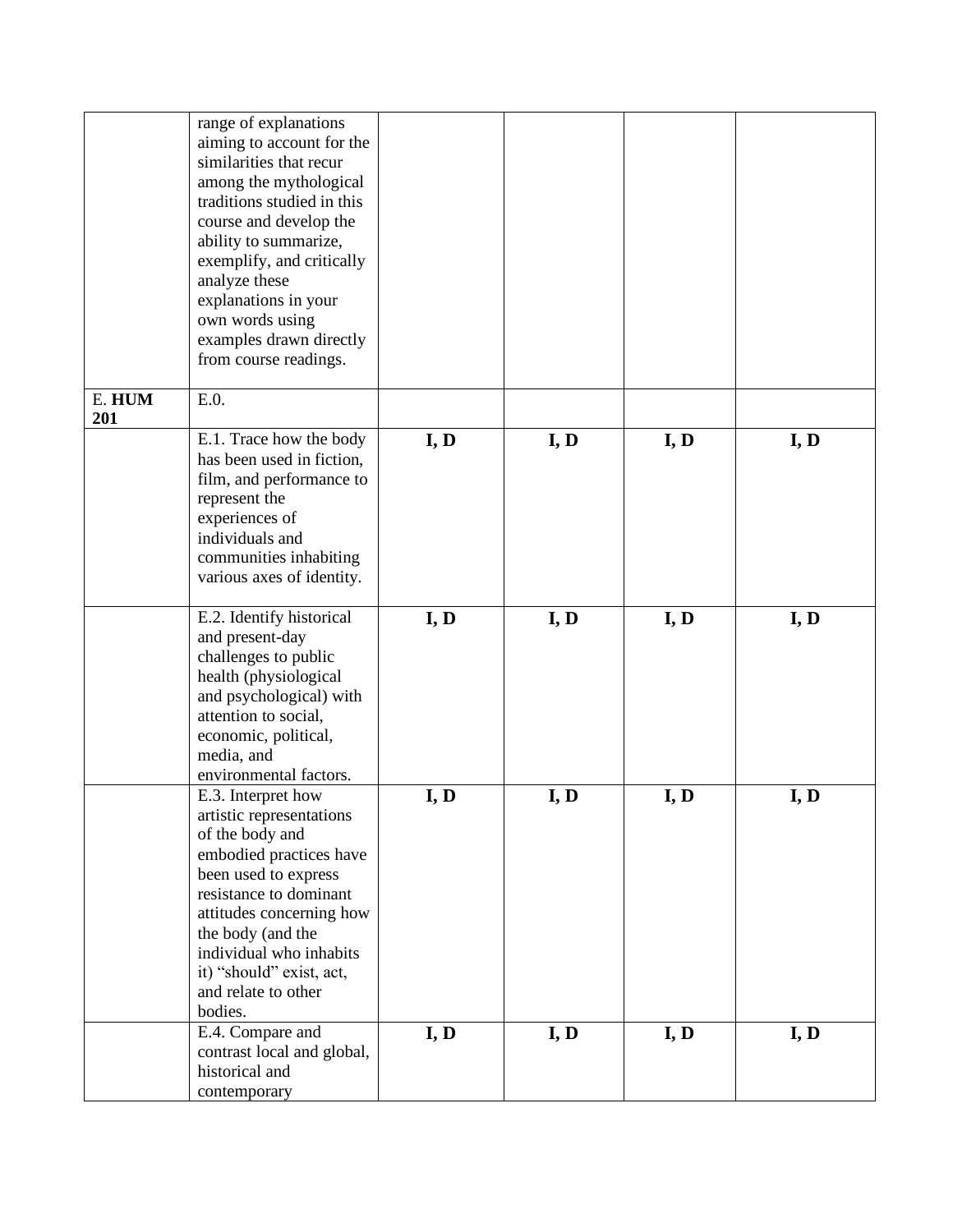|               | perspectives on the body<br>with attention to the<br>unique contributions of<br>different cultures and the<br>themes that connect                                                                    |      |      |      |      |
|---------------|------------------------------------------------------------------------------------------------------------------------------------------------------------------------------------------------------|------|------|------|------|
|               | members of global<br>society.                                                                                                                                                                        |      |      |      |      |
|               | E.5. Identify how our<br>interactions with<br>technologies of<br>communication,<br>consumption, and play<br>inform how we perceive<br>our own bodies over the<br>course of a lifetime.               | I, D | I, D |      | I, D |
|               | E.6. Apply analytical<br>methods explored in<br>class to outside cultural<br>artifacts, phenomena,<br>and issues.                                                                                    | I, D | I, D |      | I, D |
| F. HUM<br>322 | F.0.                                                                                                                                                                                                 |      |      |      |      |
|               | F.1. Recognize different<br>manifestations of same-<br>sex relations in their<br>historical context                                                                                                  | D    |      | D    | D    |
|               | F.2. Analyze differing<br>attitudes towards same-<br>sex relations to gain a<br>better understanding of<br>cultural differences                                                                      | D, M | D, M | D, M | D, M |
|               | F.3. Negotiate<br>differences between<br>yourself and others                                                                                                                                         | D, M |      | D, M | D, M |
| G. HUM<br>360 | G.0.                                                                                                                                                                                                 |      |      |      |      |
|               | G.1. Identify how<br>popular cultural<br>discourses and practices<br>have contributed to the<br>maintenance of the<br>human/animal binary<br>across societies past and<br>present, local and global. | D, M |      | D, M | D, M |
|               | G.2. Argue from<br>multiple perspectives<br>concerning the ethical                                                                                                                                   | D, M | D, M | D, M | D, M |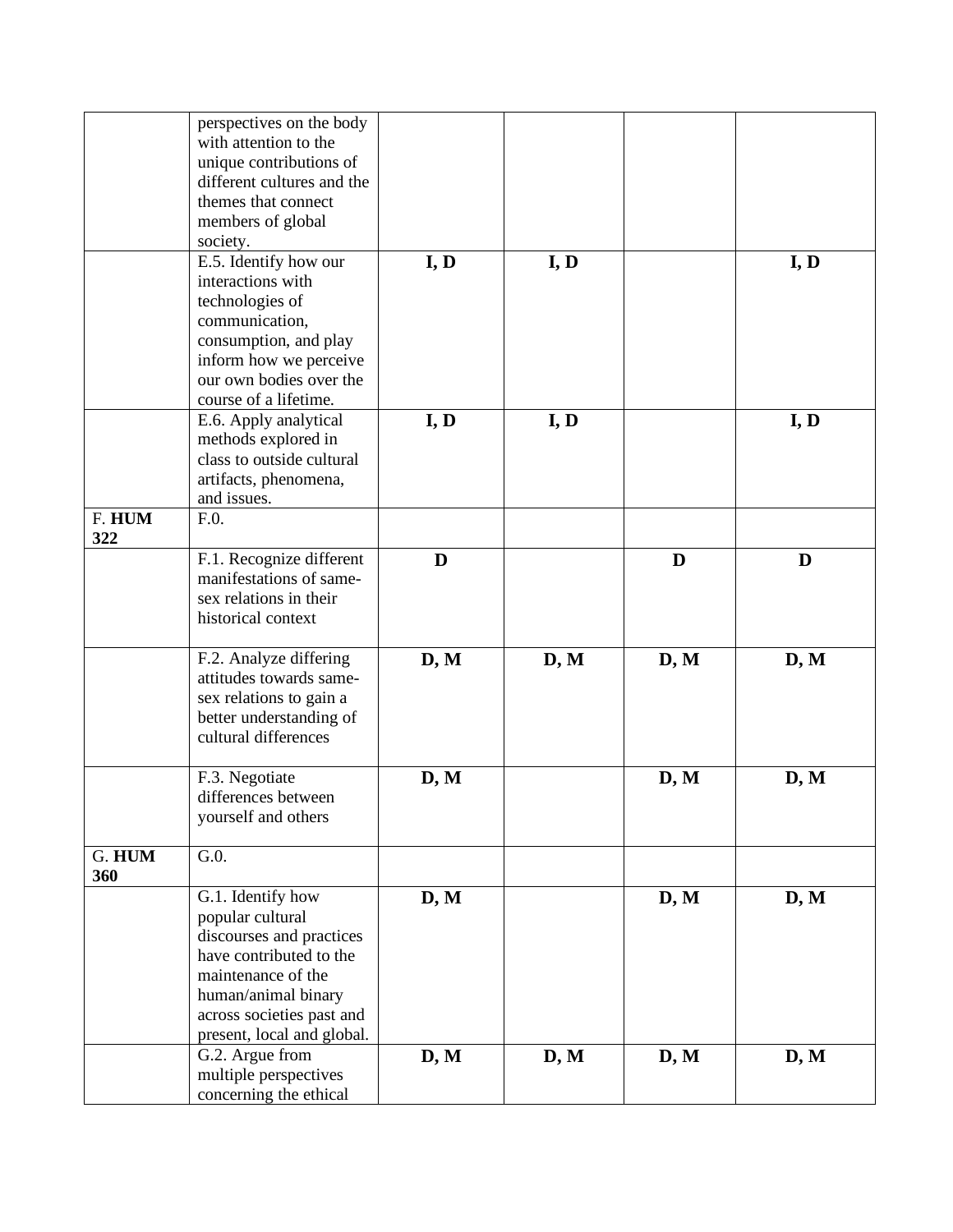|        | issues that arise from the            |      |      |      |      |
|--------|---------------------------------------|------|------|------|------|
|        | human                                 |      |      |      |      |
|        | instrumentalization of                |      |      |      |      |
|        | nonhuman animals.                     |      |      |      |      |
|        | G.3. Compare and                      | D, M | D, M |      | D, M |
|        | contrast the treatment of             |      |      |      |      |
|        | nonhuman animals in                   |      |      |      |      |
|        | fiction and the visual                |      |      |      |      |
|        | arts with attention to                |      |      |      |      |
|        | their specific historical             |      |      |      |      |
|        | and cultural contexts.                |      |      |      |      |
|        | G.4. Identify                         | D, M |      | D, M | D, M |
|        | intersections between                 |      |      |      |      |
|        | animal studies and                    |      |      |      |      |
|        | humanities disciplines                |      |      |      |      |
|        | that focus on                         |      |      |      |      |
|        |                                       |      |      |      |      |
|        | marginalized human                    |      |      |      |      |
|        | populations.<br>G.5. Theorize what it |      |      |      |      |
|        |                                       |      | D, M |      |      |
|        | would mean to revise the              |      |      |      |      |
|        | scope of "the                         |      |      |      |      |
|        | humanities" to include                |      |      |      |      |
|        | nonhuman animals in                   |      |      |      |      |
|        | the consideration of                  |      |      |      |      |
|        | culture.                              |      |      |      |      |
|        |                                       |      |      |      |      |
| H. HUM | H.0.                                  |      |      |      |      |
| 370    |                                       |      |      |      |      |
|        | H.1. Recognize the                    | D, M |      | D, M | D, M |
|        | social constructions of               |      |      |      |      |
|        | gender, sex, race, class,             |      |      |      |      |
|        | ethnicity, religion,                  |      |      |      |      |
|        | culture, and geography                |      |      |      |      |
|        | and engage with these                 |      |      |      |      |
|        | lenses in assignments                 |      |      |      |      |
|        | and discussions.                      |      |      |      |      |
|        | Students will be able to              |      |      |      |      |
|        | discern inequalities                  |      |      |      |      |
|        | created because of these              |      |      |      |      |
|        | constraints and identify              |      |      |      |      |
|        | the ramifications                     |      |      |      |      |
|        | of "othering" to groups               |      |      |      |      |
|        | and individuals.                      |      |      |      |      |
|        |                                       |      |      |      |      |
|        | H.2. Identify trends,                 | D, M | D, M | D, M | D, M |
|        | styles, movements, and                |      |      |      |      |
|        | sounds of mediated and                |      |      |      |      |
|        | live performances.                    |      |      |      |      |
|        | Students will be able to              |      |      |      |      |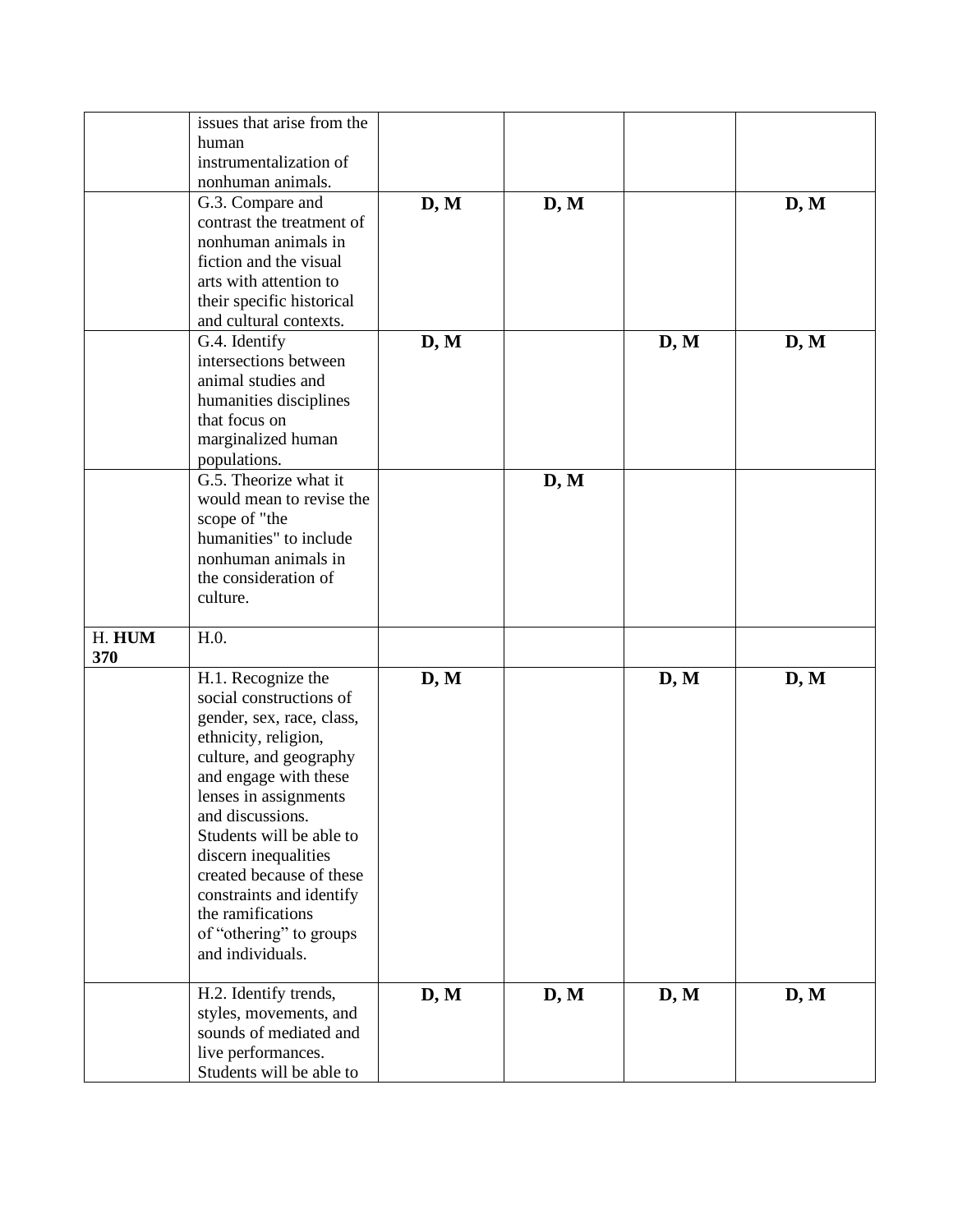|                   | conduct lyrical, textual,<br>and basic-level<br>musicology analysis to<br>engage with<br>counterculture creators<br>in 19th and 20th-<br>century America.                                                                             |      |      |      |      |
|-------------------|---------------------------------------------------------------------------------------------------------------------------------------------------------------------------------------------------------------------------------------|------|------|------|------|
|                   | H.3. Communicate<br>effectively and<br>professionally as<br>scholars in groups and<br>individually<br>as discussion leaders<br>and/or participants in<br>class.                                                                       |      | D, M |      |      |
|                   | H.4. Demonstrate<br>advanced sentence<br>structure, verbiage,<br>grammar, and "voice"<br>for the appropriate<br>venue—whether that be<br>for writing blog posts<br>and comments,<br>virtual communication,<br>or in formal essays.    |      | D, M |      |      |
| <b>I. HUM 380</b> | I.0<br>I.1. Gain a familiarity<br>with Japanese culture<br>through the<br>interdisciplinary study of<br>significant cultural<br>artifacts, historical<br>events, economic trends,<br>political developments,<br>and social practices. | D, M |      | D, M | D, M |
|                   | I.2. Explore a variety of<br>disciplinary frameworks<br>commonly deployed in<br>humanistic inquiry.                                                                                                                                   |      | D, M |      | D, M |
|                   | I.3. Employ diverse<br>analytical models to<br>examine the intersection<br>of Japanese cultural<br>artifacts, historical and<br>cultural developments,                                                                                | D, M | D, M | D, M | D, M |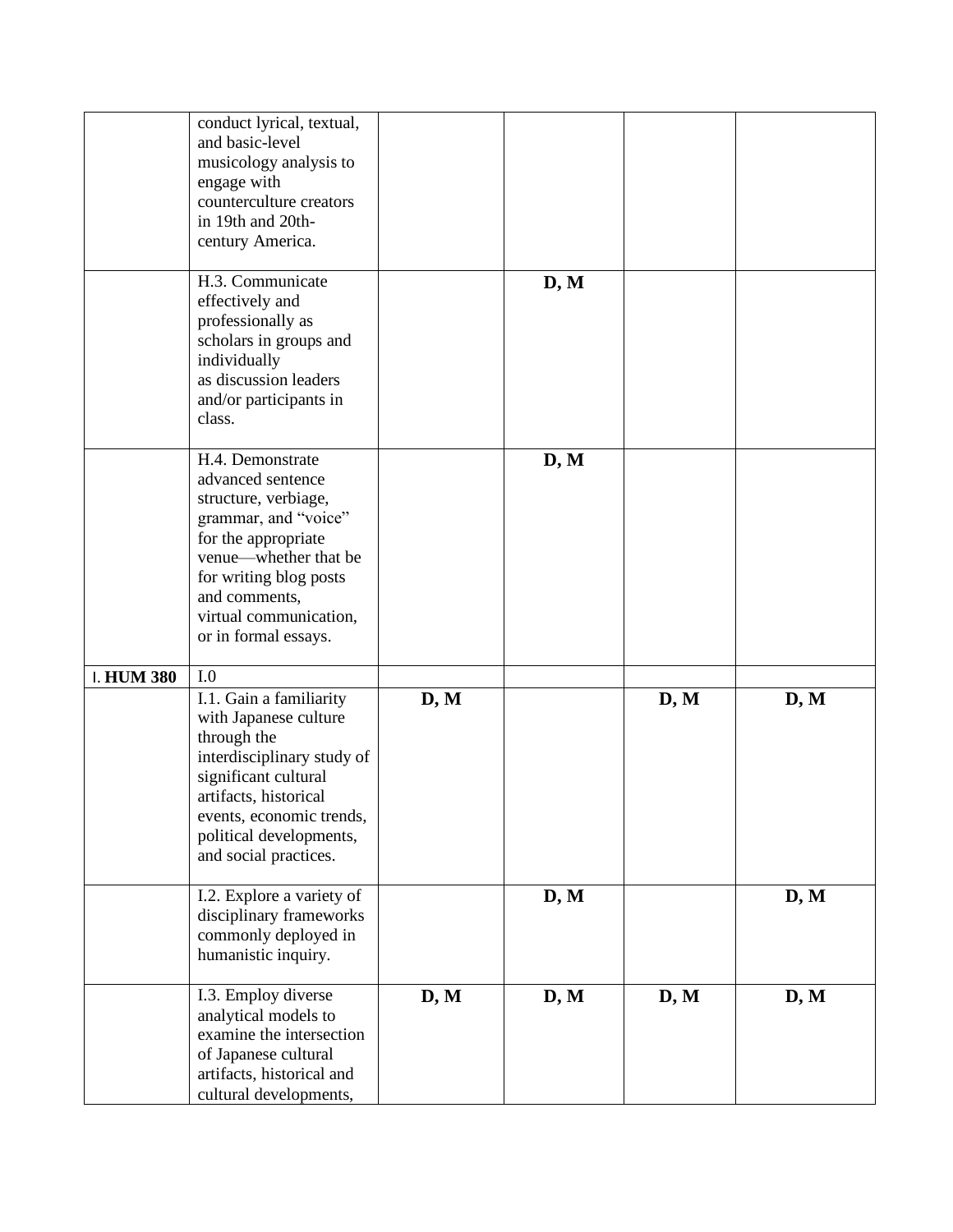|              | and social discourses      |      |      |      |      |
|--------------|----------------------------|------|------|------|------|
|              | and debates.               |      |      |      |      |
|              |                            |      |      |      |      |
|              | I.4. Engage in discussion  |      | D, M | D, M | D, M |
|              | and debate with peers in   |      |      |      |      |
|              | face-to-face and online    |      |      |      |      |
|              | group discussions.         |      |      |      |      |
|              |                            |      |      |      |      |
|              | I.5. Construct well-       | D, M | D, M | D, M | D, M |
|              | researched, original       |      |      |      |      |
|              | written analyses of        |      |      |      |      |
|              | literary and visual        |      |      |      |      |
|              | culture.                   |      |      |      |      |
|              |                            |      |      |      |      |
| <b>J.HUM</b> | J.0.                       |      |      |      |      |
| 390W         |                            |      |      |      |      |
|              | J.1. To critically discuss | D, M | D    | D, M | D, M |
|              | questions related to the   |      |      |      |      |
|              | development of the         |      |      |      |      |
|              | humanities in western      |      |      |      |      |
|              | Culture.                   |      |      |      |      |
|              |                            |      |      |      |      |
|              | J.2. To conduct critical   | D, M | D, M |      |      |
|              | analysis of texts as they  |      |      |      |      |
|              | relate to common ideas     |      |      |      |      |
|              | and themes in the          |      |      |      |      |
|              | Humanities.                |      |      |      |      |
|              |                            |      |      |      |      |
|              | J.3. To make claims        | M    | M    |      |      |
|              | persuasively using         |      |      |      |      |
|              | textual evidence.          |      |      |      |      |
|              | J.4. To conduct research   | D, M | D, M | D, M | D, M |
|              | that evaluates the         |      |      |      |      |
|              | relative merits of         |      |      |      |      |
|              | different perspectives     |      |      |      |      |
| K. HUM       | K.0.                       |      |      |      |      |
| 405          |                            |      |      |      |      |
|              | K.1. To arrive at a        | D, M |      | D, M | D, M |
|              | clearer understanding of   |      |      |      |      |
|              | faith and hope as they     |      |      |      |      |
|              | operate within a           |      |      |      |      |
|              | religious                  |      |      |      |      |
|              | system of values.          |      |      |      |      |
|              |                            |      |      |      |      |
|              | K.2. To apply critical     | D, M | D, M | D, M | D, M |
|              | insights gained from       |      |      |      |      |
|              | these texts to an          |      |      |      |      |
|              | understanding of the       |      |      |      |      |
|              | place of faith and         |      |      |      |      |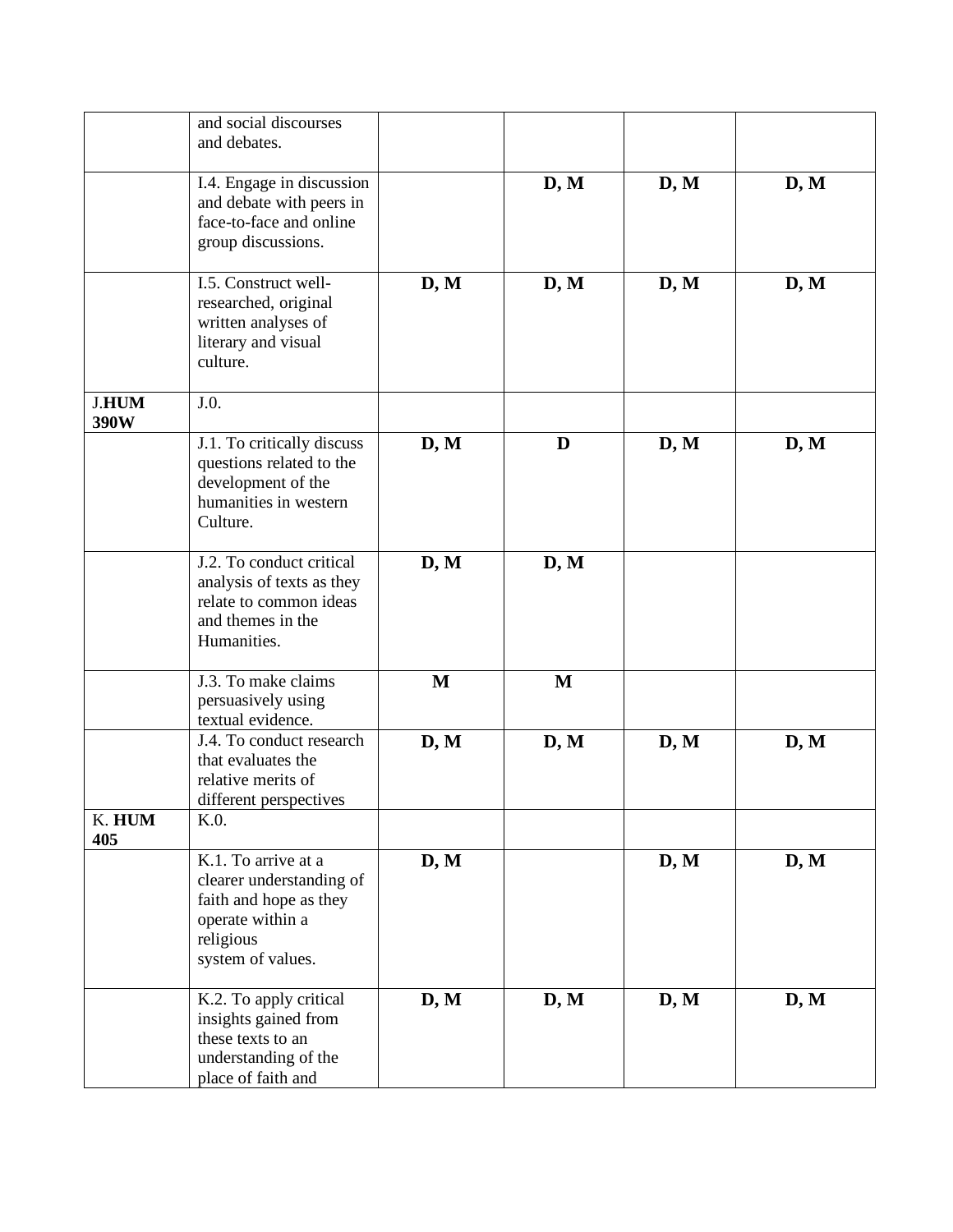|               | hope with respect to<br>reason, outside of, or in<br>contrast with a religious                                                                                                                                  |              |             |      |      |
|---------------|-----------------------------------------------------------------------------------------------------------------------------------------------------------------------------------------------------------------|--------------|-------------|------|------|
|               | system of values.                                                                                                                                                                                               |              |             |      |      |
|               | K.3. To develop critical<br>thinking skills by close<br>reading and analysis of a<br>variety of texts in a<br>variety of disciplines.                                                                           | D            | D           | D    | D    |
|               | K.4. To develop the<br>ability through in-<br>class exams and other<br>writing exercises to<br>synthesize and<br>discuss in a written form<br>insights gained from<br>reading, film, lecture<br>and discussion. | D, M         | D, M        | D, M | D, M |
| L. HUM<br>406 | L.0.                                                                                                                                                                                                            |              |             |      |      |
|               | L.1. Have broad<br>familiarity with key<br>writers and thinkers and<br>concepts from the 15th<br>through the 17th<br>centuries                                                                                  | D, M         |             |      | D, M |
|               | L.2. Be able to explain<br>terms like the<br>Renaissance and the<br>Reformation                                                                                                                                 | D, M         |             |      |      |
|               | L.3. Be able to discuss<br>the role of self in<br>making choices about<br>religious ideas                                                                                                                       | D, M         | D, M        |      | D, M |
|               | L.4. Be able to discuss<br>in detail some of the<br>advances made by<br>women in this era                                                                                                                       |              |             | D, M | D, M |
|               | L.5. Be able to write and<br>converse about these<br>topics in a variety of<br>settings                                                                                                                         | $\mathbf{M}$ | $\mathbf M$ |      |      |
| M. HUM<br>407 | M.0.                                                                                                                                                                                                            |              |             |      |      |
|               | M.1. Have broad<br>familiarity with key                                                                                                                                                                         | D, M         |             | D, M | D, M |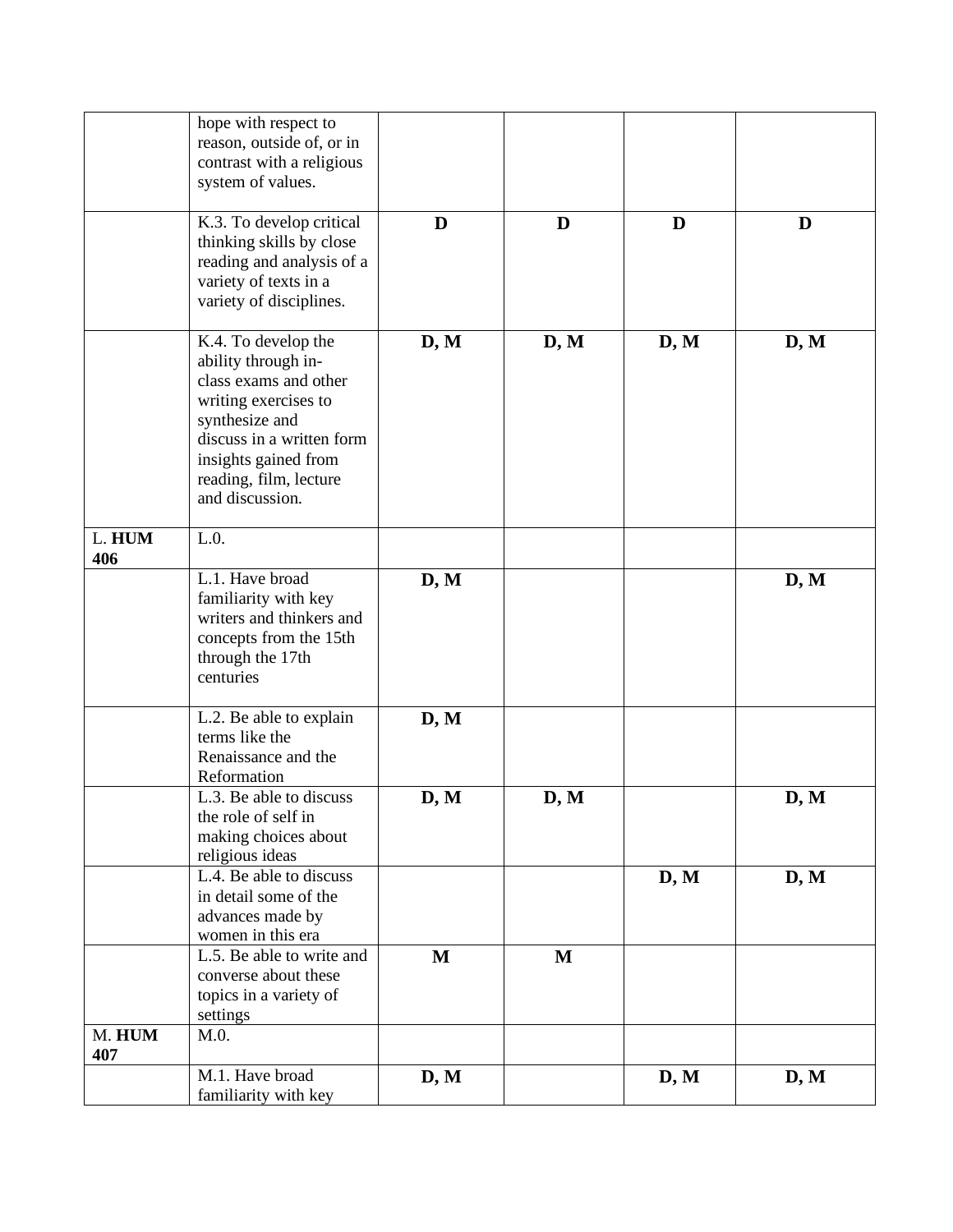|        | writers and thinkers and   |      |      |      |      |
|--------|----------------------------|------|------|------|------|
|        | concepts from the late     |      |      |      |      |
|        | 17th through the early     |      |      |      |      |
|        | 19th centuries.            |      |      |      |      |
|        |                            |      |      |      |      |
|        |                            |      |      |      |      |
|        | M.2. Be able to explain    | D, M |      |      |      |
|        | terms like                 |      |      |      |      |
|        | Enlightenment and          |      |      |      |      |
|        | Romanticism.               |      |      |      |      |
|        | M.3. Be able to discuss    | D, M | D, M |      |      |
|        | the role of rationalism in |      |      |      |      |
|        |                            |      |      |      |      |
|        | reshaping religious ideas  |      |      |      |      |
|        | in the period.             |      |      |      |      |
|        | M.4. Be able to discuss    | D, M | D, M |      |      |
|        | how the Enlightenment      |      |      |      |      |
|        | reshapes political         |      |      |      |      |
|        |                            |      |      |      |      |
|        | thinking in the period.    |      |      |      |      |
| N. HUM | N.0.                       |      |      |      |      |
| 408    |                            |      |      |      |      |
|        | N.1. Critically engage     | D, M | D, M | D, M | D, M |
|        | with cultural artifacts in |      |      |      |      |
|        | consideration of how       |      |      |      |      |
|        | they inform and are        |      |      |      |      |
|        |                            |      |      |      |      |
|        | informed by significant    |      |      |      |      |
|        | historical events,         |      |      |      |      |
|        | cultural developments,     |      |      |      |      |
|        | and ideological debates.   |      |      |      |      |
|        |                            |      |      |      |      |
|        | N.2. Explore various       | D, M | D, M |      | D, M |
|        | approaches to the          |      |      |      |      |
|        |                            |      |      |      |      |
|        | analysis of literary and   |      |      |      |      |
|        | visual culture in terms of |      |      |      |      |
|        | thematic features,         |      |      |      |      |
|        | stylistic elements,        |      |      |      |      |
|        | aesthetics, and cultural   |      |      |      |      |
|        | context.                   |      |      |      |      |
|        |                            |      |      |      |      |
|        |                            |      |      |      |      |
|        | N.3. Construct well-       | D, M | D, M | D, M | D, M |
|        | contextualized analyses    |      |      |      |      |
|        | of cultural artifacts in   |      |      |      |      |
|        | group and online           |      |      |      |      |
|        | discussions, and in        |      |      |      |      |
|        | formal writing             |      |      |      |      |
|        |                            |      |      |      |      |
|        | assignments.               |      |      |      |      |
|        |                            |      |      |      |      |
|        | N.4. Compare and           | D, M | D, M | D, M | D, M |
|        | contrast how different     |      |      |      |      |
|        | cultures have              |      |      |      |      |
|        | experienced the            |      |      |      |      |
|        | transition to "modernity"  |      |      |      |      |
|        |                            |      |      |      |      |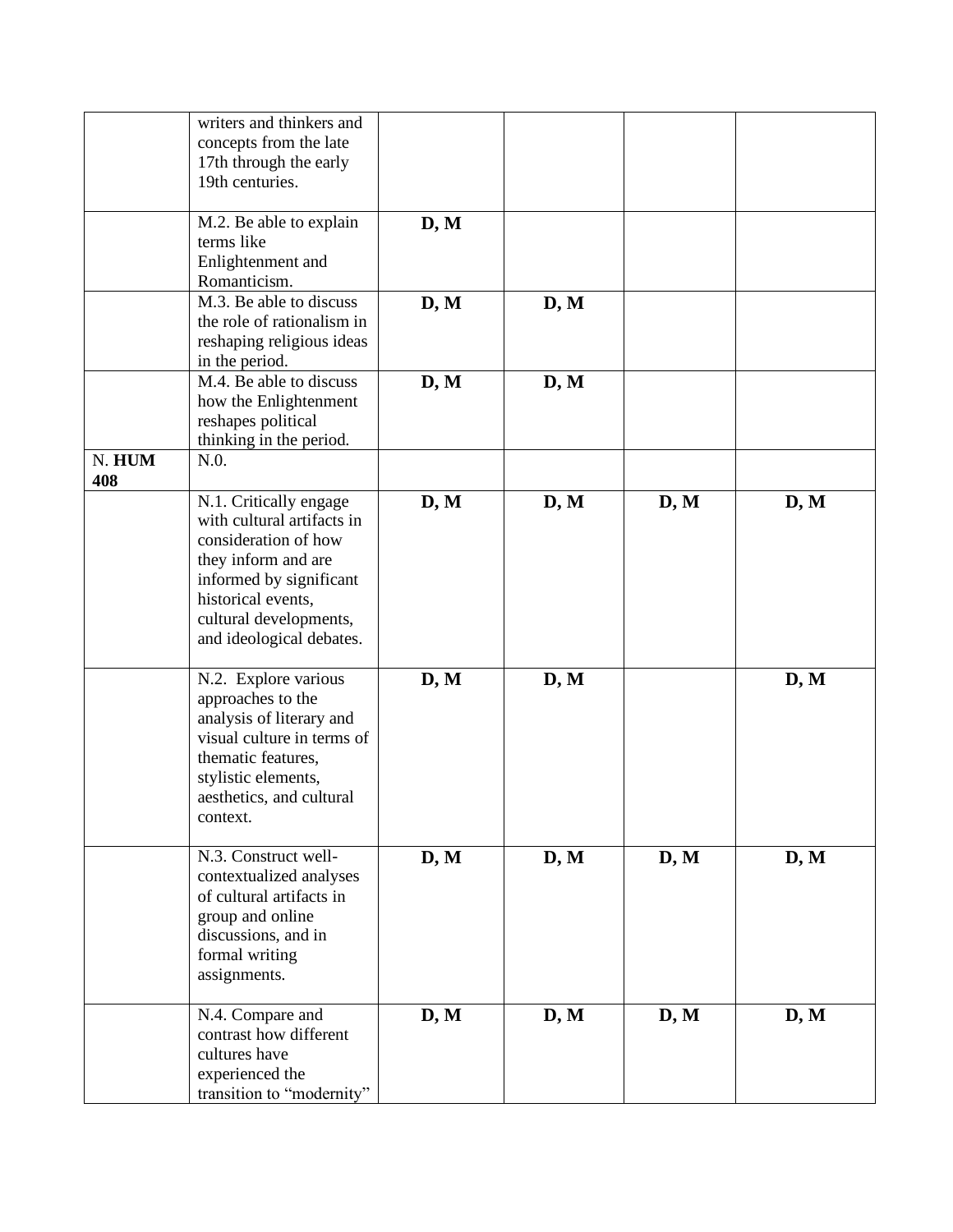|        | across global<br>geographical locales.                |      |      |      |      |
|--------|-------------------------------------------------------|------|------|------|------|
|        |                                                       |      |      |      |      |
|        | N.5. Evaluate the limits                              | D, M | D, M | D, M | D, M |
|        | of "modern" ideals                                    |      |      |      |      |
|        | (reason, freedom, etc.) in                            |      |      |      |      |
|        | different global<br>societies.                        |      |      |      |      |
|        |                                                       |      |      |      |      |
| O. HUM | O.0.                                                  |      |      |      |      |
| 409    |                                                       |      |      |      |      |
|        | O.1. Critically engage                                | D, M | D, M | D, M | D, M |
|        | with cultural artifacts in<br>consideration of how    |      |      |      |      |
|        | they inform and are                                   |      |      |      |      |
|        | informed by significant                               |      |      |      |      |
|        | historical events,                                    |      |      |      |      |
|        | cultural developments,                                |      |      |      |      |
|        | and ideological debates.                              |      |      |      |      |
|        | O.2. Explore various                                  | D, M | D, M | D, M | D, M |
|        | approaches to the                                     |      |      |      |      |
|        | analysis of literary,                                 |      |      |      |      |
|        | visual, and musical<br>culture in terms of            |      |      |      |      |
|        | thematic features,                                    |      |      |      |      |
|        | stylistic elements, and                               |      |      |      |      |
|        | aesthetic impulses.                                   |      |      |      |      |
|        | O.3. Construct written                                | D, M | D, M | D, M | D, M |
|        | analyses of texts and                                 |      |      |      |      |
|        | cultural phenomena                                    |      |      |      |      |
|        | studied in the course and                             |      |      |      |      |
|        | outside examples of the                               |      |      |      |      |
|        | student's choosing.                                   |      |      |      |      |
|        | O.4. Compare and                                      | D, M |      | D, M | D, M |
|        | contrast cultural artifacts                           |      |      |      |      |
|        | deriving from different                               |      |      |      |      |
|        | time periods and global<br>geographical locales.      |      |      |      |      |
|        |                                                       |      |      |      |      |
|        | O.5. Consider texts that                              | D, M | D, M |      | D, M |
|        | explore "the future" in                               |      |      |      |      |
|        | terms of how they reflect<br>on our past and present. |      |      |      |      |
|        |                                                       |      |      |      |      |
| P. HUM | P.O.                                                  |      |      |      |      |
| 410    |                                                       |      |      |      |      |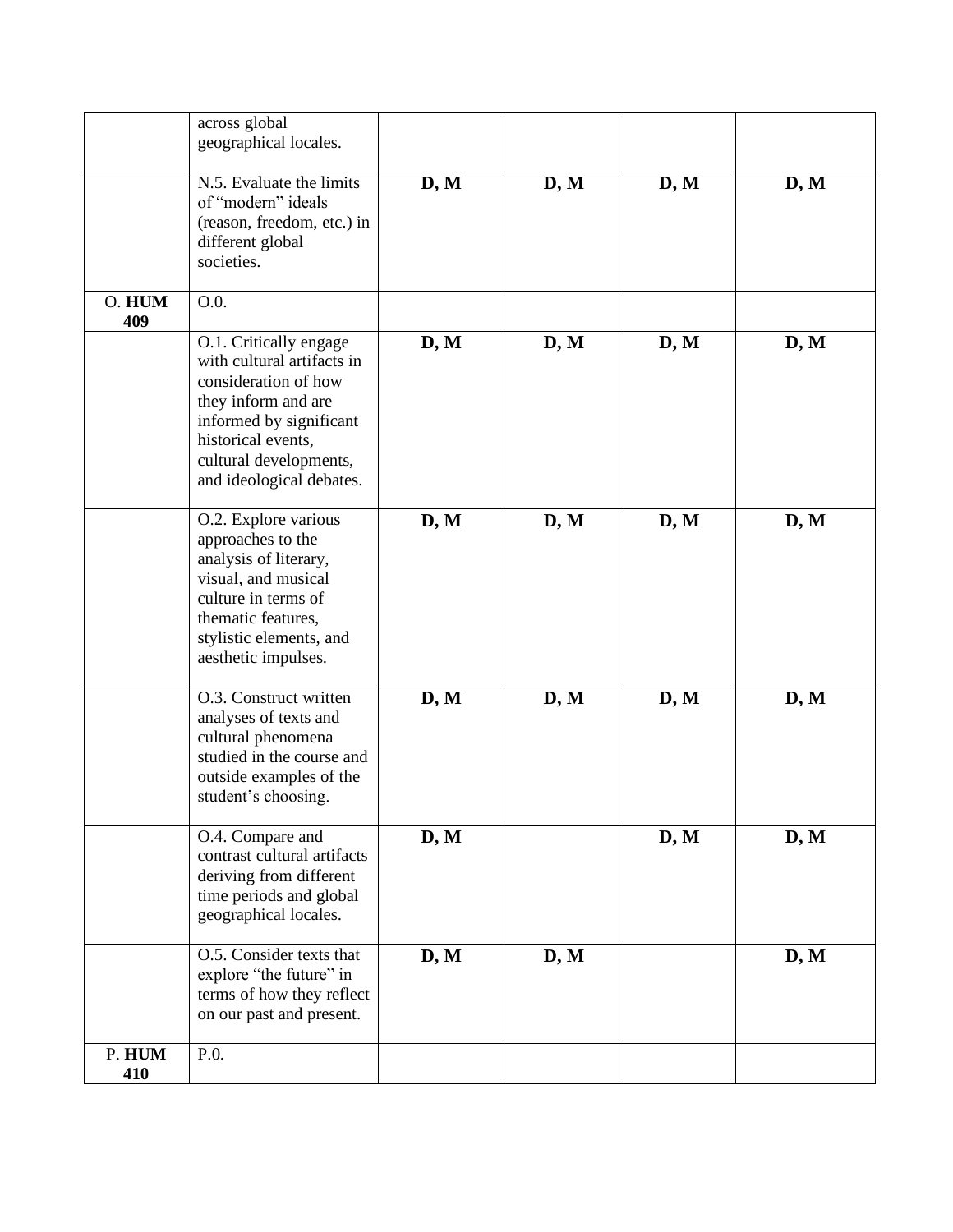|        | P.1. Critically engage<br>with pop cultural<br>artifacts in consideration<br>of how they inform and<br>are informed by<br>significant historical<br>events, cultural<br>developments, and<br>ideological debates.                | D, M | D, M | D, M | D, M |
|--------|----------------------------------------------------------------------------------------------------------------------------------------------------------------------------------------------------------------------------------|------|------|------|------|
|        | P.2. Explore and utilize<br>various theoretical<br>approaches to the<br>analysis of popular<br>literature and visual<br>culture in terms of<br>thematic features,<br>stylistic elements,<br>aesthetics, and cultural<br>context. | D, M | D, M | D, M | D, M |
|        | P.3. Construct well-<br>contextualized,<br>theoretically informed,<br>original analyses of<br>cultural artifacts in<br>group discussions<br>(online and face-to-face)<br>and formal writing<br>assignments.                      | D, M | D, M | D, M | D, M |
| Q. HUM | P.4. Articulate the value<br>of "popular" cultural<br>artifacts and phenomena<br>for broadening our<br>understanding of human<br>culture.<br>Q.0.                                                                                | D, M | D, M | D, M | D, M |
| 411    | Q.1. Distinguish the<br>social functions and<br>implications of<br>classifying<br>something-or<br>someone-"evil."                                                                                                                | D, M |      | D, M | D, M |
|        | Q.2. Contextualize<br>topics and traditions                                                                                                                                                                                      | D, M |      |      |      |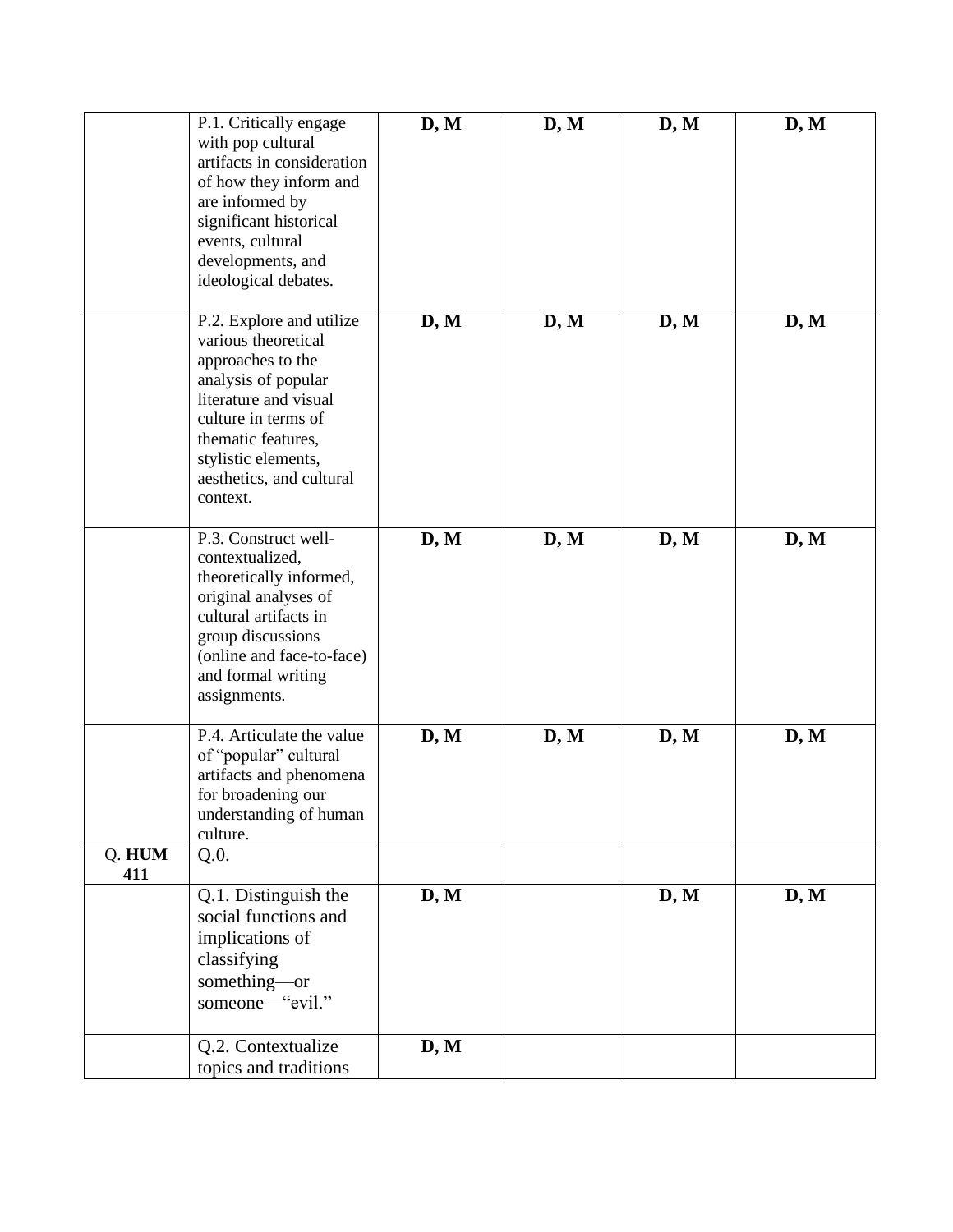|               | within their particular    |      |      |      |      |
|---------------|----------------------------|------|------|------|------|
|               | historical setting.        |      |      |      |      |
|               |                            |      |      |      |      |
|               | Q.3. Detect                | D, M |      | D, M | D, M |
|               | connections between        |      |      |      |      |
|               | specifics instances of     |      |      |      |      |
|               | evil, and broader          |      |      |      |      |
|               | issues in the study of     |      |      |      |      |
|               |                            |      |      |      |      |
|               | religion.                  |      |      |      |      |
|               |                            |      |      |      |      |
|               | Q.4. Critically analyze    | D, M | D, M |      |      |
|               | and communicate            |      |      |      |      |
|               | orally and in writing      |      |      |      |      |
|               | key concepts and           |      |      |      |      |
|               | global                     |      |      |      |      |
|               | interconnections           |      |      |      |      |
|               | regarding notions of       |      |      |      |      |
|               | evil among a variety       |      |      |      |      |
|               | of peoples, religions      |      |      |      |      |
|               | and cultures.              |      |      |      |      |
|               |                            |      |      |      |      |
|               | Q.5. Apply the             | D, M | D, M | D, M | D, M |
|               | knowledge and skills       |      |      |      |      |
|               | gained through the         |      |      |      |      |
|               | study of notions of        |      |      |      |      |
|               | evil across cultures       |      |      |      |      |
|               | and different genres of    |      |      |      |      |
|               | writing in order to        |      |      |      |      |
|               | better understand the      |      |      |      |      |
|               | application of the         |      |      |      |      |
|               | concept in modern          |      |      |      |      |
|               | culture.                   |      |      |      |      |
|               |                            |      |      |      |      |
| R. HUM<br>412 | R.0                        |      |      |      |      |
|               | R.1. Interpret cultural    | D, M | D, M |      | D, M |
|               | artifacts in consideration |      |      |      |      |
|               | of how they are            |      |      |      |      |
|               | informed by significant    |      |      |      |      |
|               | developments in the        |      |      |      |      |
|               | sciences.                  |      |      |      |      |
|               |                            |      |      |      |      |
|               | R.2. Explore and           | D, M |      | D, M | D, M |
|               | appreciate how scientific  |      |      |      |      |
|               | discourses have            |      |      |      |      |
|               | contributed to the         |      |      |      |      |
|               | construction of            |      |      |      |      |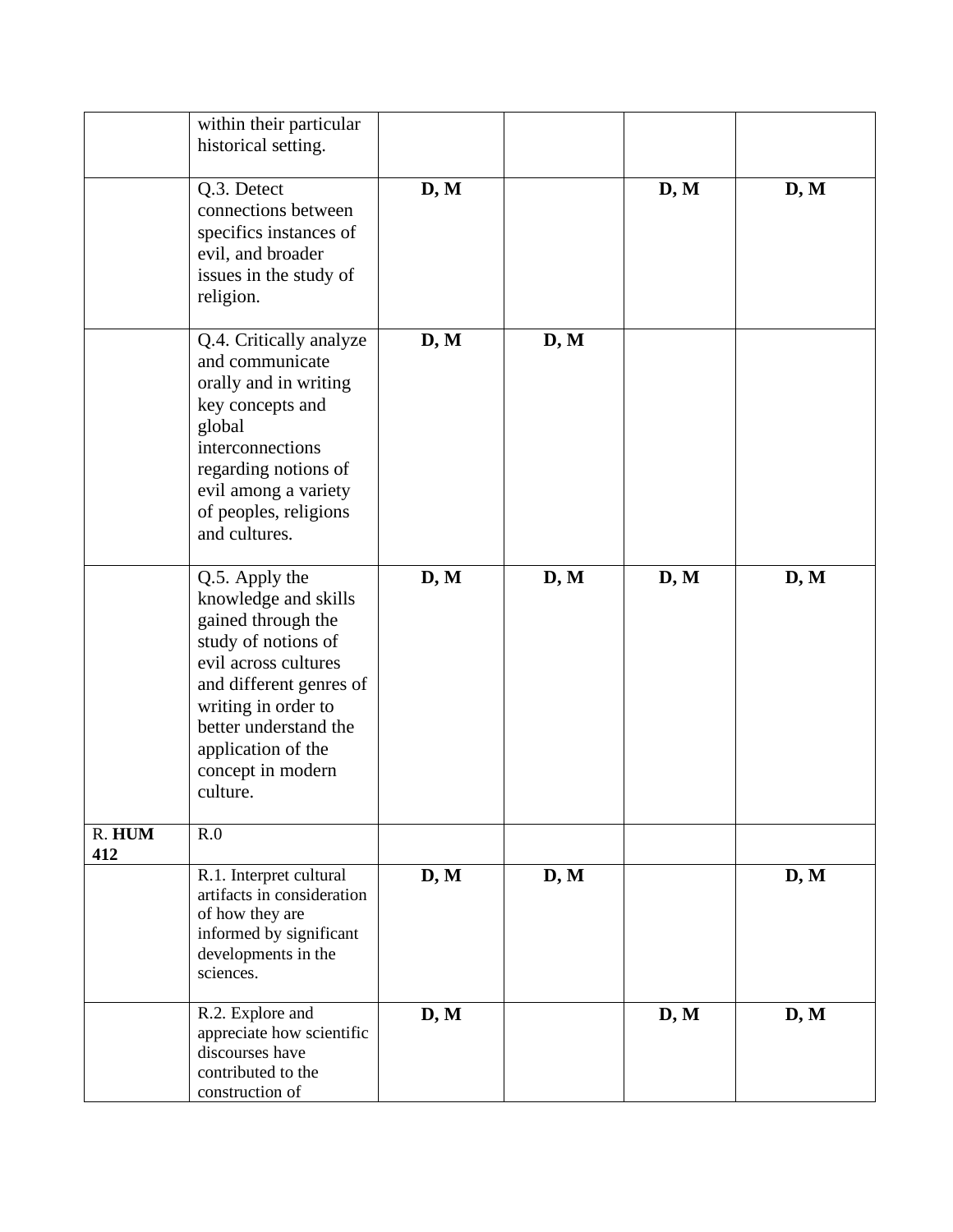|               | individual, cultural, and<br>national identity (self<br>and other) throught the                                                                                                                                                                                                                              |              |              |      |      |
|---------------|--------------------------------------------------------------------------------------------------------------------------------------------------------------------------------------------------------------------------------------------------------------------------------------------------------------|--------------|--------------|------|------|
|               | modern period.<br>R.3. Assess the utility of                                                                                                                                                                                                                                                                 | D, M         |              | D, M | D, M |
|               | a variety of disciplinary<br>frameworks (from fields<br>such as literary criticism,<br>film studies,<br>postcolonial theory, and<br>philosophy) commonly<br>deployed in humanistic<br>inquiry through close<br>reading and discussion<br>of secondary works<br>related to the primary<br>artifacts of study. |              |              |      |      |
|               | R.4. Apply diverse<br>theoretical models in the<br>analysis of literature,<br>film, visual arts, and<br>other cultural artifacts.                                                                                                                                                                            | D, M         | D, M         | D, M | D, M |
|               | R.5. Produce well-<br>researched, original<br>analytical papers that<br>apply the historical and<br>cultural information and<br>theoretical insights<br>studied in the course,<br>along with independent<br>research, to the analysis<br>of cultural artifacts of<br>the student's choosing.                 | $\mathbf{M}$ | $\mathbf{M}$ |      |      |
| S. HUM<br>413 | S.O.                                                                                                                                                                                                                                                                                                         |              |              |      |      |
|               | S.1. Identify the<br>contributions of<br>significant theoreticians<br>to their respective<br>disciplines and to the<br>theoretical tradition as a<br>whole                                                                                                                                                   | D            |              | D    | D    |
|               | S.2. Apply theoretical<br>concepts in the oral and<br>written analysis of<br>written, visual, and                                                                                                                                                                                                            | D, M         | D, M         | D, M | D, M |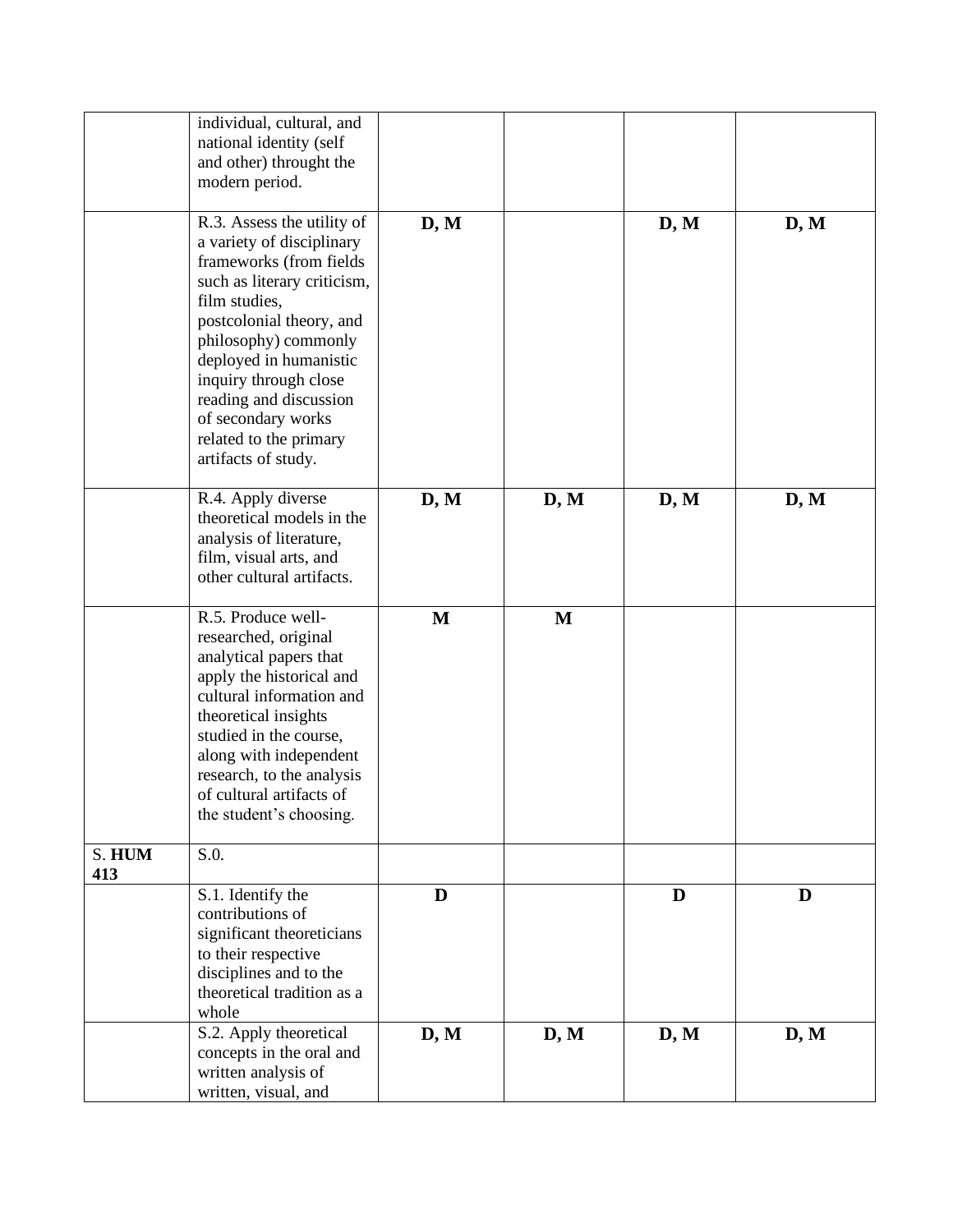|        | performed texts with       |      |              |      |      |
|--------|----------------------------|------|--------------|------|------|
|        | attention to their         |      |              |      |      |
|        | historical and cultural    |      |              |      |      |
|        | contexts                   |      |              |      |      |
|        | S.3. Describe how          | D, M | D, M         | D, M | D, M |
|        | foundational theoretical   |      |              |      |      |
|        |                            |      |              |      |      |
|        | concepts have been         |      |              |      |      |
|        | adopted, adapted, and      |      |              |      |      |
|        | challenged by thinkers     |      |              |      |      |
|        | inhabiting different       |      |              |      |      |
|        | historical moments,        |      |              |      |      |
|        | geographical locales,      |      |              |      |      |
|        | and intellectual circles   |      |              |      |      |
|        | S.4. Assess the            |      |              |      |      |
|        |                            | D, M | D, M         |      | D, M |
|        | appropriateness of         |      |              |      |      |
|        | various theoretical        |      |              | D, M |      |
|        | frameworks for             |      |              |      |      |
|        | analyzing cultural         |      |              |      |      |
|        | artifacts and phenomena    |      |              |      |      |
|        | originating across         |      |              |      |      |
|        | different times and        |      |              |      |      |
|        |                            |      |              |      |      |
|        | places                     |      |              |      |      |
|        | S.5. Apply theoretical     | D, M | D, M         |      |      |
|        | frameworks studied in      |      |              |      |      |
|        | class in consideration of  |      |              |      |      |
|        | potential solutions to     |      |              |      |      |
|        | "real-world" issues both   |      |              |      |      |
|        | personal and global        |      |              |      |      |
| T. HUM | T.0.                       |      |              |      |      |
| 490    |                            |      |              |      |      |
|        |                            |      |              |      |      |
|        | T.1. Gain a familiarity    | D, M |              |      | D, M |
|        | with various theoretical   |      |              |      |      |
|        | approaches commonly        |      |              |      |      |
|        | deployed in humanistic     |      |              |      |      |
|        | inquiry.                   |      |              |      |      |
|        |                            |      |              |      |      |
|        | T.2. Apply theoretical     | D, M | D, M         | D, M | D, M |
|        | models to cultural         |      |              |      |      |
|        |                            |      |              |      |      |
|        | artifacts in consideration |      |              |      |      |
|        | of how they inform and     |      |              |      |      |
|        | are informed by            |      |              |      |      |
|        | significant historical     |      |              |      |      |
|        | events, cultural           |      |              |      |      |
|        | developments, and          |      |              |      |      |
|        | ideological debates.       |      |              |      |      |
|        |                            |      |              |      |      |
|        | T.3. Demonstrate a high    |      | $\mathbf{M}$ |      |      |
|        | level of ability to engage |      |              |      |      |
|        | in oral critical dialogue  |      |              |      |      |
|        | and communicate            |      |              |      |      |
|        |                            |      |              |      |      |